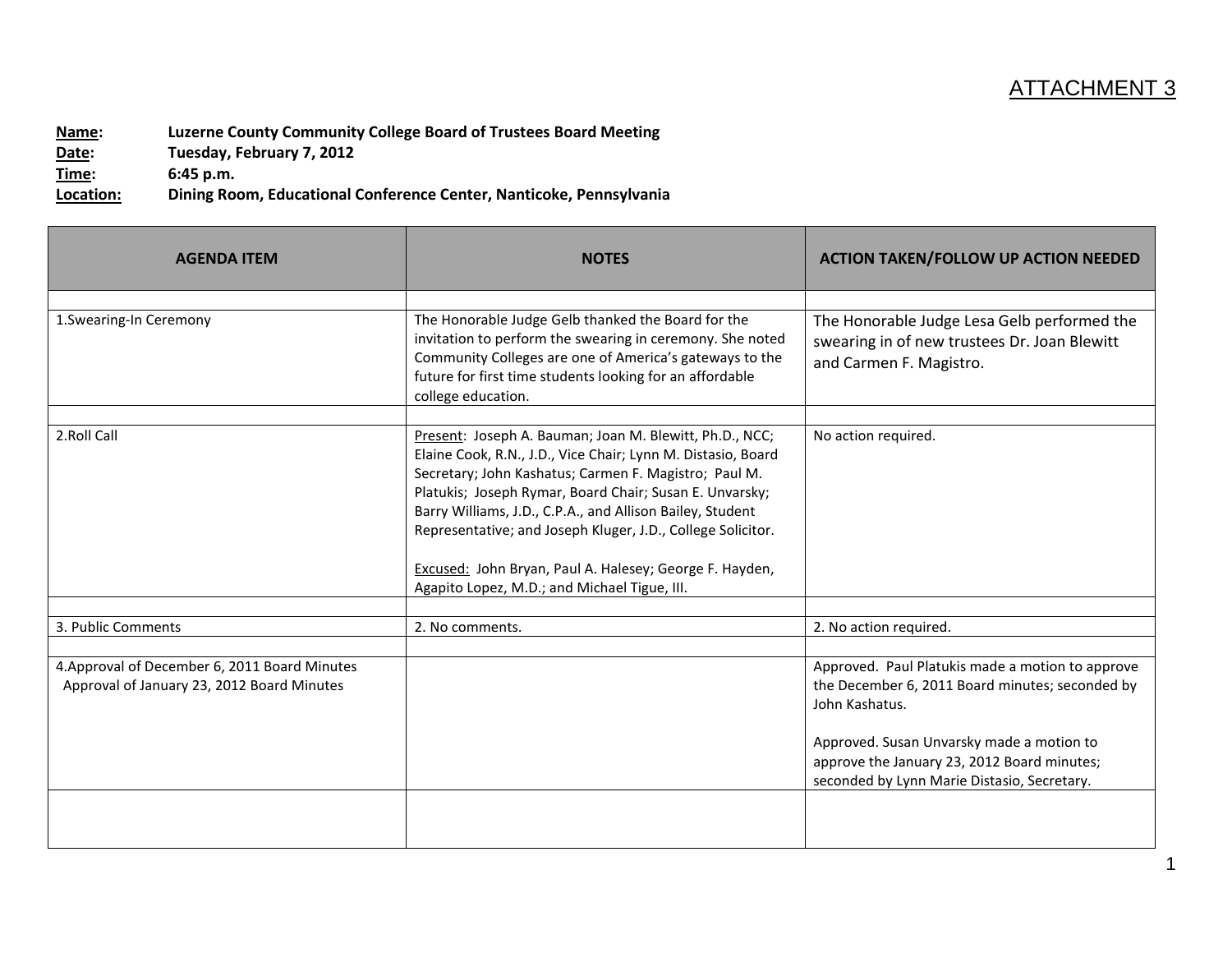| 5. Approval of February 7, 2012 Board Agenda                      |                                                                                                                                                                                                                                                                                                                                                                                                                                                                                                                                                                                                                                                                                                                                                                                                                                                                                                                                      | Approved. Motion made by Susan Unvarsky and |
|-------------------------------------------------------------------|--------------------------------------------------------------------------------------------------------------------------------------------------------------------------------------------------------------------------------------------------------------------------------------------------------------------------------------------------------------------------------------------------------------------------------------------------------------------------------------------------------------------------------------------------------------------------------------------------------------------------------------------------------------------------------------------------------------------------------------------------------------------------------------------------------------------------------------------------------------------------------------------------------------------------------------|---------------------------------------------|
|                                                                   |                                                                                                                                                                                                                                                                                                                                                                                                                                                                                                                                                                                                                                                                                                                                                                                                                                                                                                                                      | seconded by Joan Blewitt, Ph.D., NCC.       |
|                                                                   |                                                                                                                                                                                                                                                                                                                                                                                                                                                                                                                                                                                                                                                                                                                                                                                                                                                                                                                                      |                                             |
| 6. Report of Officers and Agents<br>President's Report<br>$\circ$ | President Leary noted at the last meeting Trustee Susan<br>Unvarsky reported to the Board on our preparation for our<br>report to Middle States. Since that time the college team<br>has been preparing that report which will be shared with<br>the Board of Trustees next week. In response to the Middle<br>States Commission on Higher Education's report to the<br>College following the last reaccreditation site visit, the<br>College will submit a monitoring report to the Commission<br>on March 1, 2012. Following submission of the report, an<br>Evaluation Team will be on campus for a site visit. The small<br>team site visit will take place March 12-13, 2012. The team<br>comprises members from community colleges in New York<br>and New Jersey representing the areas of academic affairs,<br>administrative services, and allied health/science. A<br>representative of the Commission is also on the team. |                                             |
|                                                                   | The team will begin work on campus Monday, March 12,<br>2012. Team members will request to meet with various<br>individuals from the College with a schedule formulated<br>prior to the visit. The visit will conclude with an Oral Report<br>presented by the Team Chair on Tuesday, March 13 at<br>11 a.m. The presentation will be held in the Large<br>Auditorium in the ECC and is open to all staff and students.<br>The Team's written summary will be forwarded to the<br>College within two weeks after their visit with an<br>opportunity for the College President to respond to the<br>report. The final report from Middle States Commission on<br>Higher Education will be presented at the end of June, 2012.<br>The College will host MATCHCOUNTS, a mathematics                                                                                                                                                     |                                             |
|                                                                   | competition for $6^{th}$ , $7^{th}$ , and $8^{th}$ grade students, this<br>Saturday in the Educational Conference Center. The<br>purpose of this event is to encourage and foster the study<br>of math and its use in scientific careers among students.<br>This competition is run by volunteers from the National<br>Society of Professional Engineers and others. The<br>competition takes place every February and affords                                                                                                                                                                                                                                                                                                                                                                                                                                                                                                       |                                             |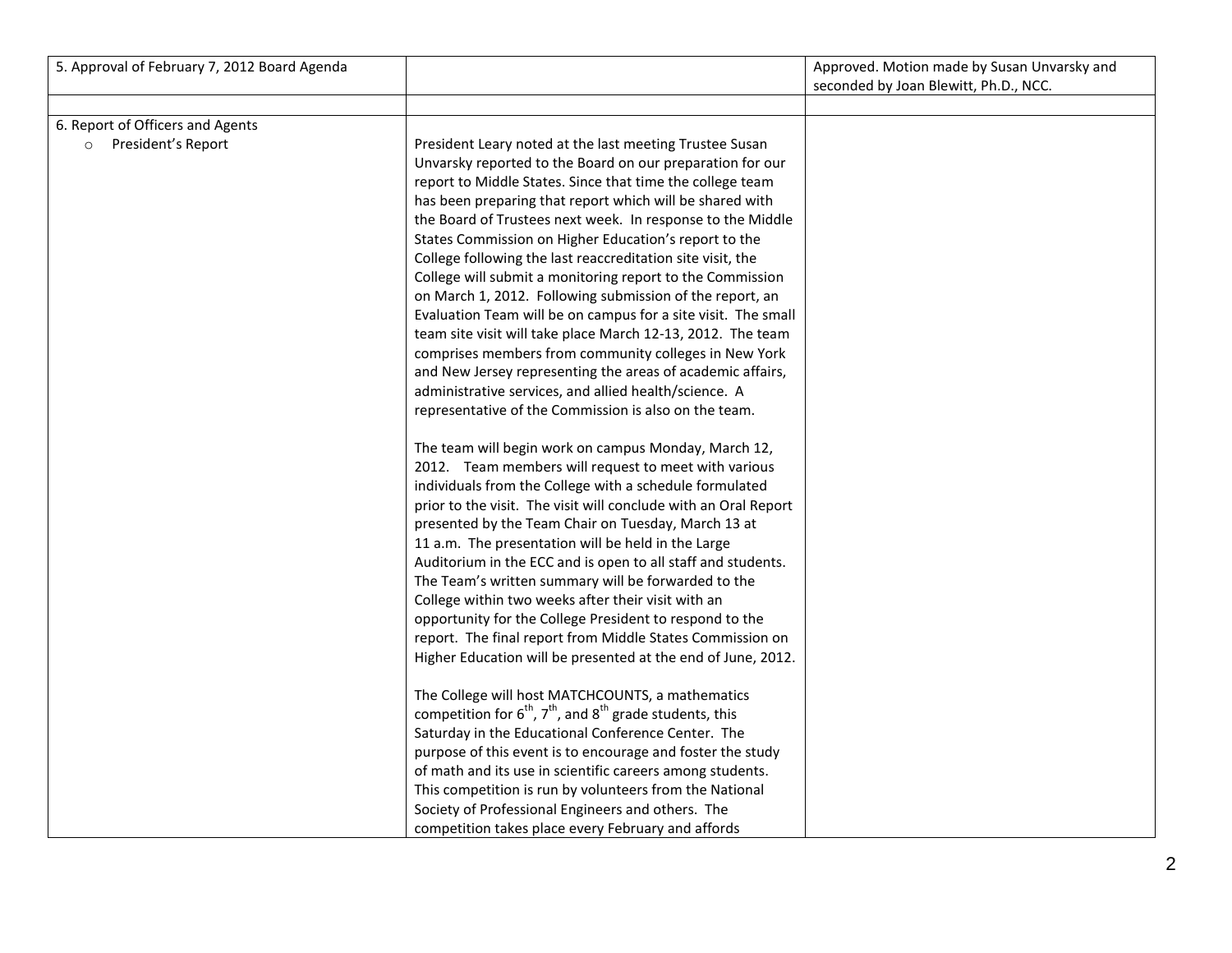|                               | participants the chance to advance to state and national<br>levels of competition. LCCC is very pleased to host this<br>event each year and to encourage the young people in<br>those grades levels to participate in math.<br>Thank you to Mark Rutkowski, Technology Professor, for<br>organizing this activity.<br>President Leary is pleased to announce nine students from<br>LCCC will be attending the Phi Theta Kappa National<br>Convention in Nashville Tennesee.                                                                                                                                                                                                                                                                                                               |  |
|-------------------------------|-------------------------------------------------------------------------------------------------------------------------------------------------------------------------------------------------------------------------------------------------------------------------------------------------------------------------------------------------------------------------------------------------------------------------------------------------------------------------------------------------------------------------------------------------------------------------------------------------------------------------------------------------------------------------------------------------------------------------------------------------------------------------------------------|--|
| Treasurer's Report<br>$\circ$ | Mr. Joseph Gasper, Dean of Finance, presented the monthly<br>financial report for the period ending December 2011.                                                                                                                                                                                                                                                                                                                                                                                                                                                                                                                                                                                                                                                                        |  |
|                               | When compared to the prior fiscal year the Current Fund<br>Income of \$25,227,000 is down 9.20% and Expenses of<br>\$17,520,000 are up 1.22%. Bookstore Income is up \$62,000<br>for an increase of 2.77% and Expenses have increased<br>\$203,000, an 8.59% increase. Food Service Income is down<br>\$16,000 an increase of 8% and expenses decreased \$7,000,<br>a 3.48% decrease. Plant Fund Income is up \$6,000 and<br>Expenditures have increased \$154,000.                                                                                                                                                                                                                                                                                                                       |  |
|                               | Mr. Gasper noted, when compared to prior year the Tuition<br>Income is down \$814,000 or 6.41% which is due to the<br>registration reduction. The increase of \$54,000 in seminar<br>income is attributable to an increase in activity in PSTI and<br>to the conversion to Datatel which now records the<br>Accounts Receivable at time of registration. The 10.72%<br>increase in General Service Fees is attributable to the \$2.00<br>increase that was approved for the current fiscal year. As<br>was previously reported the largest decrease for this period<br>is the Commonwealth of Pennsylvania Appropriation. This<br>decrease is due to the loss of the Stimulus Funds. Interest<br>Income is down due to the reduction in the interest rate for<br>the current fiscal year. |  |
|                               | Current Fund Expenditures - Fringe Benefits are up due to<br>the increase in the Health Care Invoices for this period.<br>Reduced use for this period accounts for the reduction in<br>the expenses for consultants/contracted services. Legal fees                                                                                                                                                                                                                                                                                                                                                                                                                                                                                                                                       |  |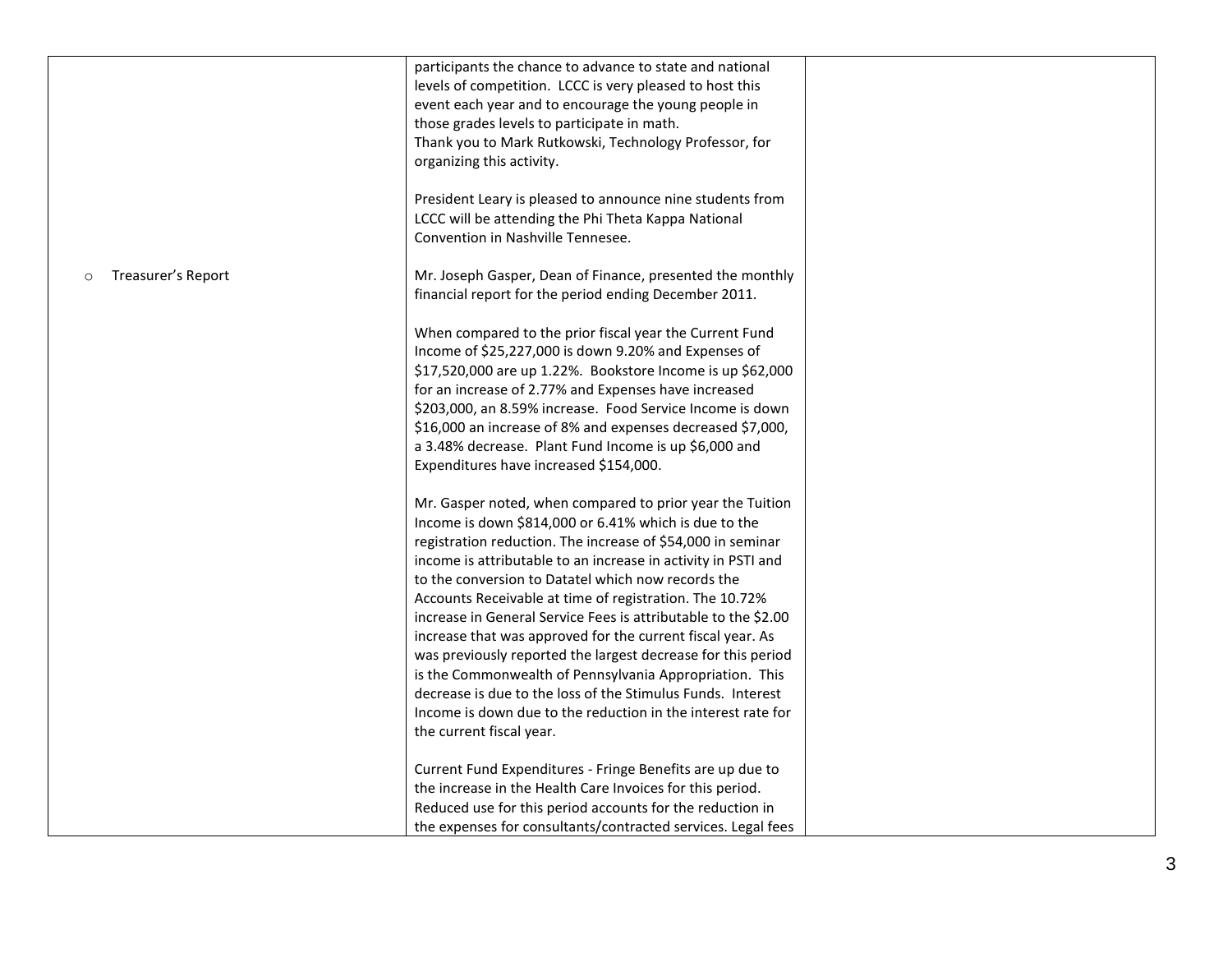|                                     | are based on the amount billed for legal work outside of the  |  |
|-------------------------------------|---------------------------------------------------------------|--|
|                                     | retainer. Postage is down due to the carryover balance on     |  |
|                                     | the meter from the prior year. The increase in Phone          |  |
|                                     | expense is due to the expansion. The variance in              |  |
|                                     | Advertising is due to the timing of payments. Finally the     |  |
|                                     | increase in maintenance is due to new doors on 3 of the       |  |
|                                     | College's buildings and paving at Health Science Building.    |  |
|                                     |                                                               |  |
|                                     | The Bookstore Interest Income is down due to a reduction      |  |
|                                     | in the interest rate, and this decrease applies to all of the |  |
|                                     | funds. As for Expenses the decrease to Other Purchases is     |  |
|                                     | due to fewer supply purchases being made and also to a        |  |
|                                     | change that no longer charges Trade Books to this line item.  |  |
|                                     | Trade Books are now being charged to the textbook line        |  |
|                                     | item which accounts for part of the variance to Textbook      |  |
|                                     | Expense. The other reason for the 13.29% variance is due      |  |
|                                     | to the timing of processing the invoices for payment.         |  |
|                                     |                                                               |  |
|                                     | Food sales in Food Service area is down \$7,000. This is      |  |
|                                     | attributable to the enrollment; the College being closed      |  |
|                                     | during the flood crisis; and less tour lunches that were      |  |
|                                     |                                                               |  |
|                                     | funded by grants in the prior year. Vending sales are down    |  |
|                                     | due to the contract revision.                                 |  |
|                                     |                                                               |  |
|                                     | The salary variance is attributable to existing vacancies for |  |
|                                     | this period in the prior year which account for part of the   |  |
|                                     | increase in Salary expense and an agreement with the          |  |
|                                     | Classified Union is the main reason that salaries have        |  |
|                                     | increased from the prior year.                                |  |
|                                     |                                                               |  |
|                                     | Expenditures for Debt Service are up due to the monthly       |  |
|                                     | payments for the financing of the Joseph A. Paglianite        |  |
|                                     | Culinary Institute.                                           |  |
|                                     |                                                               |  |
|                                     |                                                               |  |
| <b>Foundation Report</b><br>$\circ$ | Sandra Nicholas, Executive Director, Foundation reported      |  |
|                                     | that the Campus Campaign kicked off in October has raised     |  |
|                                     | \$16,535.                                                     |  |
|                                     |                                                               |  |
|                                     | Two new scholarships have been established: the Rachel        |  |
|                                     | Wolfe Memorial Scholarship which was established by the       |  |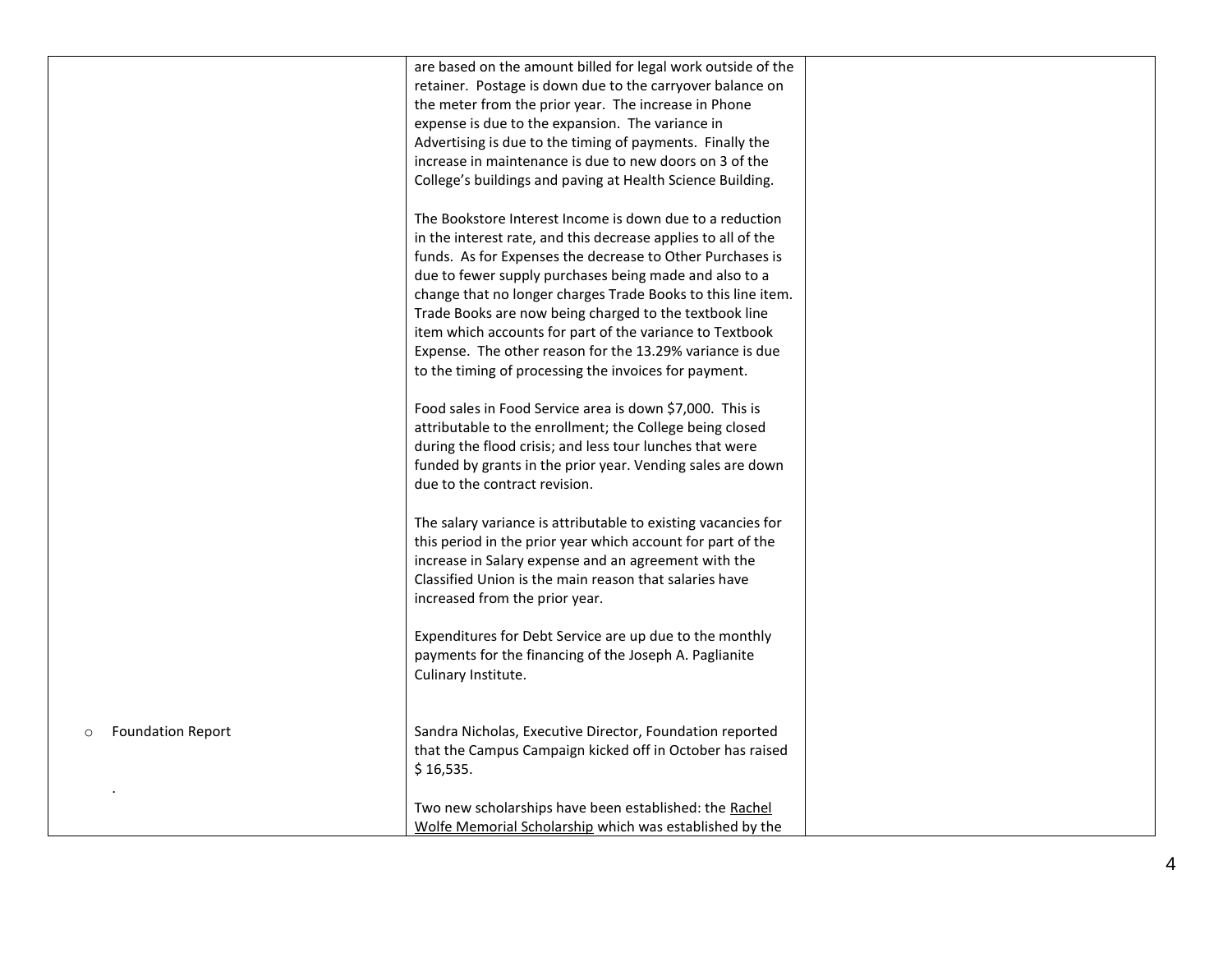|                                          | Pastry Arts Club and faculty and will be awarded to a                                                                                         |  |
|------------------------------------------|-----------------------------------------------------------------------------------------------------------------------------------------------|--|
|                                          | student in the Culinary program who is active in the                                                                                          |  |
|                                          | community and the Margaret Lawrence Memorial                                                                                                  |  |
|                                          | Scholarship which was established by the Lawrence Family                                                                                      |  |
|                                          | and Mary Lawrence Sullivan, director of student life and                                                                                      |  |
|                                          | athletics, in memory of her mother. The Mary Lawrence                                                                                         |  |
|                                          | Memorial Scholarship will be awarded to a student pursuing                                                                                    |  |
|                                          | a degree in a health care-related field that is active in the                                                                                 |  |
|                                          | community and/or College activities and has need.                                                                                             |  |
|                                          | The Foundation has reimbursed the College for costs<br>associated with PSTI, Joseph A. Paglianite Culinary Institute                          |  |
|                                          | and the Goldman Sachs Learning Center in the amount of                                                                                        |  |
|                                          | \$362,087.                                                                                                                                    |  |
|                                          | The Foundation, Alumni Office and President's Office will<br>sponsor MATHCOUNTS mathematics competition for 6 <sup>th</sup> , 7 <sup>th</sup> |  |
|                                          | and 8 <sup>th</sup> grade students. The competition is being held this                                                                        |  |
|                                          | weekend and the purpose is to encourage and foster the                                                                                        |  |
|                                          | study of math and its use in scientific careers. The<br>competition is run by volunteers from the National Society                            |  |
|                                          | of Professional Engineers and others. The competition                                                                                         |  |
|                                          | takes place every February and affords participants the                                                                                       |  |
|                                          | chance to advance to state and national levels of                                                                                             |  |
|                                          | competition. Rotating between Penn State, Wilkes-Barre,                                                                                       |  |
|                                          | Penn State Hazleton and Wilkes University.                                                                                                    |  |
|                                          |                                                                                                                                               |  |
|                                          | The Foundation and the Alumni Office provided funding in                                                                                      |  |
|                                          | the amount of \$50,000 for the purchase of a digital system                                                                                   |  |
|                                          | for the Dental Program and Clinic. The systems will allow                                                                                     |  |
|                                          | students and patients to see procedures on a computer,                                                                                        |  |
|                                          | store dental records and chronicle procedures completed.                                                                                      |  |
|                                          | Ms. Nicholas noted a copy of the Alumni Bridge and                                                                                            |  |
|                                          | Schulman Gallery schedule was distributed to the members                                                                                      |  |
|                                          | of the Board of Trustees.                                                                                                                     |  |
| Student Representative Report<br>$\circ$ | Allison Bailey reported on recent and upcoming student                                                                                        |  |
|                                          | events. At the beginning of the Spring semester the Student                                                                                   |  |
|                                          | Government Association held a Mardi Gras themed                                                                                               |  |
|                                          | Welcome Back Bash. Spirit Week will be March 12-16 and                                                                                        |  |
|                                          |                                                                                                                                               |  |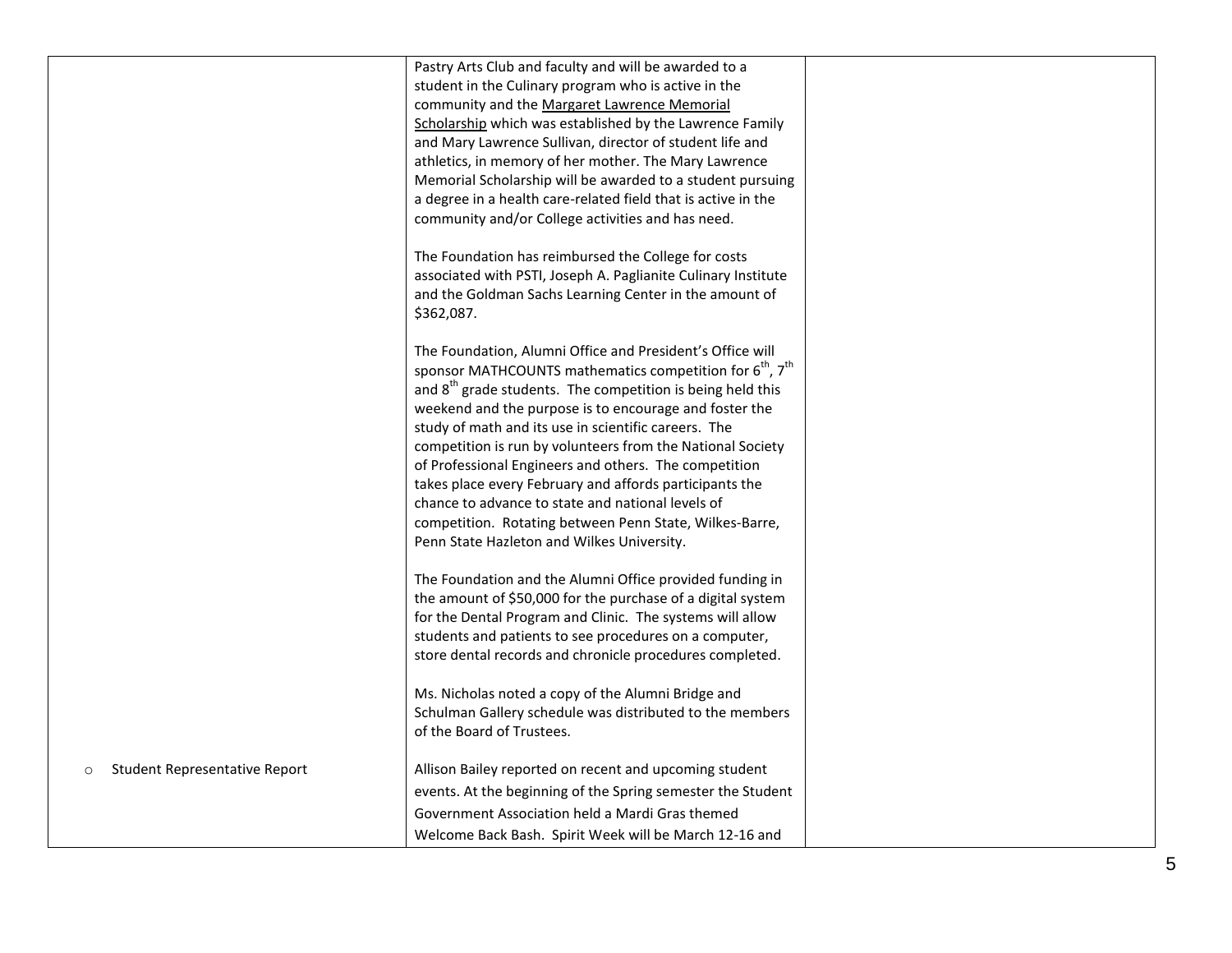|                                                                              | will feature a day of hosting games. SGA will also hold LCCC<br>Idol, in conjunction with LCCC Radio Station WSFX, and will<br>be conducted in April. LCCC wristband sale was conducted<br>raising \$200 to support a student who ran in the New York<br>City Marathon. Cupcakes for a Cause was held to benefit                                                                                                            |                                                                                                                                                                                                                                                                                                                                                                                                         |
|------------------------------------------------------------------------------|-----------------------------------------------------------------------------------------------------------------------------------------------------------------------------------------------------------------------------------------------------------------------------------------------------------------------------------------------------------------------------------------------------------------------------|---------------------------------------------------------------------------------------------------------------------------------------------------------------------------------------------------------------------------------------------------------------------------------------------------------------------------------------------------------------------------------------------------------|
|                                                                              | the American Red Cross Flood Relief, approximately \$280<br>was raised. SGA also participated with the Health<br>Awareness Club in getting the AIDS Memorial Quilt on<br>campus. The Health Science Center will be participating in<br>the Relay for Life fundraiser. The Nursing Forum had a shirt<br>and sweatshirt sale last semester which benefitted the<br>American Red Cross Flood relief. The Nursing Forum will be |                                                                                                                                                                                                                                                                                                                                                                                                         |
|                                                                              | participating in Big Brothers/Big Sisters Bowl for A Cause in<br>March.<br>Ms. Bailey stated she is very proud of what the students<br>accomplish at Luzerne County Community College.                                                                                                                                                                                                                                      |                                                                                                                                                                                                                                                                                                                                                                                                         |
| 7. Report/Action of the Executive Committee<br>LCCC Board By-Laws<br>$\circ$ | 7A. Board Chair Rymar stated any revisions to the Board of<br>Trustees By-Laws would be sent to the Board with a 30-day<br>review period.                                                                                                                                                                                                                                                                                   | 7A.Approved. Motion made by Elaine Cook, R.N.,<br>J.D., Vice Chair, to waive the 30-day period for the<br>adoption of the revised By-Laws. Motion seconded<br>by Paul Platukis.                                                                                                                                                                                                                         |
|                                                                              | Board Chair Rymar stated the By-Laws included the revised<br>Mission Statement approved by the Board of Trustees in<br>October, 2011. Board Chair Rymar would like to have the<br>revised By-Laws included with the submission of materials<br>to Middle States and requested the 30-day review process<br>be waived.                                                                                                       | Board Chair Rymar requested a formal vote of<br>approval.<br>Roll Call Vote: Joseph A. Bauman, yes; Joan M.<br>Blewitt, Ph.D., NCC, yes; Elaine Cook, R.N., J.D., Vice<br>Chair, yes; Lynn M. Distasio, Board Secretary, yes;<br>John Kashatus, yes; Carmen F. Magistro, yes; Paul<br>M. Platukis, yes; Joseph Rymar, Board Chair, yes;<br>Susan E. Unvarsky, yes; Barry Williams, J.D., C.P.A.<br>yes. |
|                                                                              |                                                                                                                                                                                                                                                                                                                                                                                                                             | Paula Labenski, Administrative Assistant to the<br>President/Board of Trustees stated the following<br>five (5) trustees excused this evening submitted<br>their vote of approval by email.                                                                                                                                                                                                             |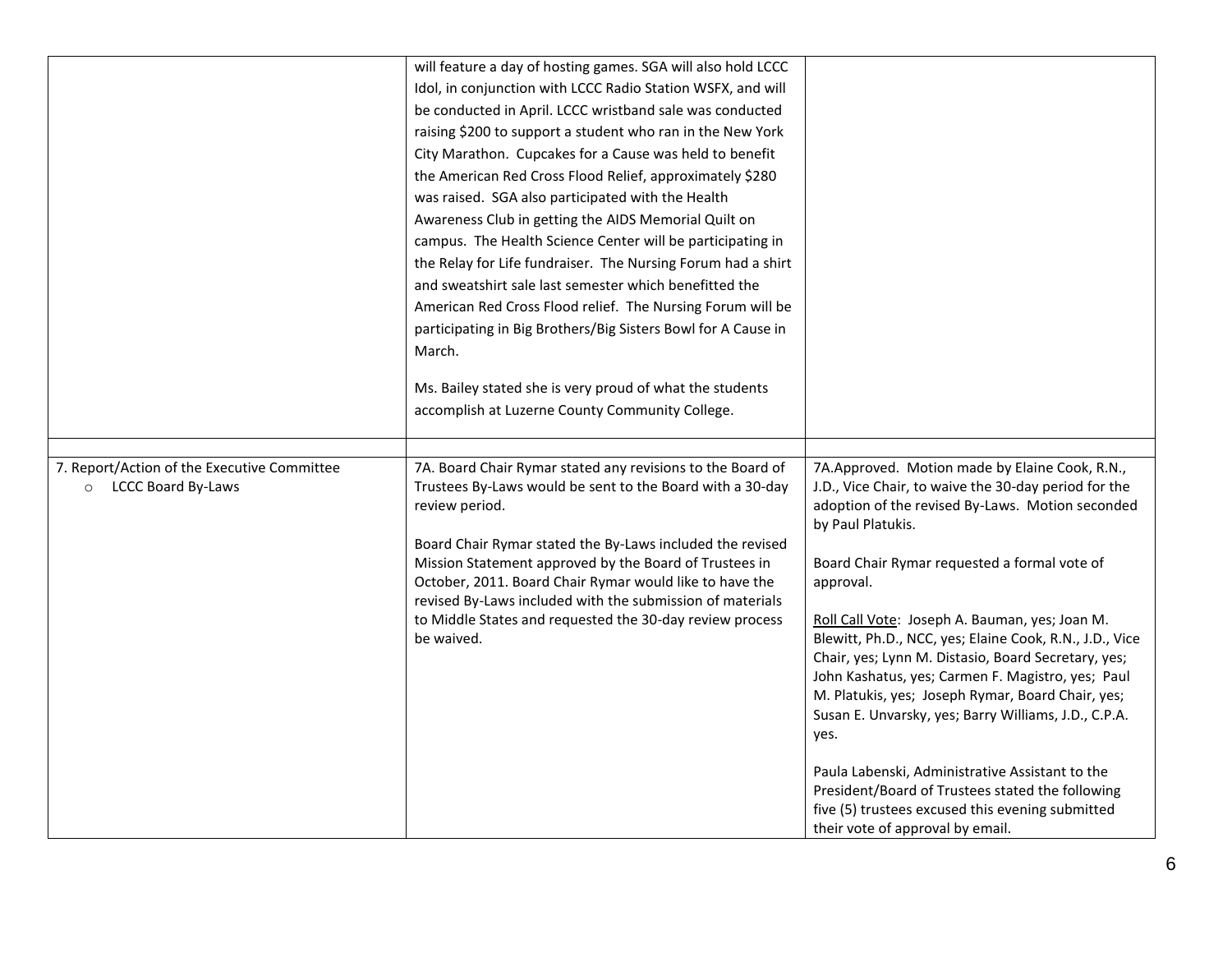|                                                                                                                                                                                     | They are: John Bryan, Paul Halesey, George Hayden,<br>Dr. Agapito Lopez and Michael Tigue, III; all voted<br>yes to waive the 30-day review3period.                                                 |
|-------------------------------------------------------------------------------------------------------------------------------------------------------------------------------------|-----------------------------------------------------------------------------------------------------------------------------------------------------------------------------------------------------|
|                                                                                                                                                                                     | Motion made by Joseph A. Bauman; seconded by<br>Carmen F. Magistro.                                                                                                                                 |
|                                                                                                                                                                                     | Vote was all "yes". Motion carried.                                                                                                                                                                 |
|                                                                                                                                                                                     |                                                                                                                                                                                                     |
| Committee report.                                                                                                                                                                   |                                                                                                                                                                                                     |
| 8A. Recommend the Luzerne County Community College<br>Board of Trustees approve the following administrative<br>policies:<br>Student Attendance Policy, Incomplete Grade Policy and | 8A. Approved. Motion to approve the Student<br>Attendance policy, Incomplete Grade policy and<br>LCCC Interlibrary Loans policy was made by Joan<br>Blewitt, Ph.D., NCC; seconded by John Kashatus. |
|                                                                                                                                                                                     | Vote was all "yes". Motion carried.                                                                                                                                                                 |
|                                                                                                                                                                                     |                                                                                                                                                                                                     |
| Lynn Marie Distasio, Secretary and Committee Chair,<br>Finance Committee presented the Finance Committee<br>report.                                                                 |                                                                                                                                                                                                     |
| 9A. Recommend the Luzerne County Community College<br>Board of Trustees approve the summary of payments.                                                                            | 9A. Approved. Motion made by Barry H. Williams,<br>J.D., C.P.A.; seconded by Carmen F. Magistro.                                                                                                    |
|                                                                                                                                                                                     | Vote was all "yes". Motion carried.                                                                                                                                                                 |
| 9B. Recommend the Luzerne County Community College<br>Board of Trustees approve the administrative policy Project<br>Rise.                                                          | Approve. Motion made by Susan Unvarsky;<br>seconded by Joseph A. Bauman.                                                                                                                            |
|                                                                                                                                                                                     | Vote was all "yes". Motion carried.                                                                                                                                                                 |
| No report.                                                                                                                                                                          | No action required.                                                                                                                                                                                 |
|                                                                                                                                                                                     |                                                                                                                                                                                                     |
|                                                                                                                                                                                     |                                                                                                                                                                                                     |
| No report.                                                                                                                                                                          |                                                                                                                                                                                                     |
| No report.                                                                                                                                                                          |                                                                                                                                                                                                     |
|                                                                                                                                                                                     | Paul Platukis, Committee Chair presented the Academic<br>LCCC Interlibrary Loans Policy.<br><b>Informational Items</b>                                                                              |